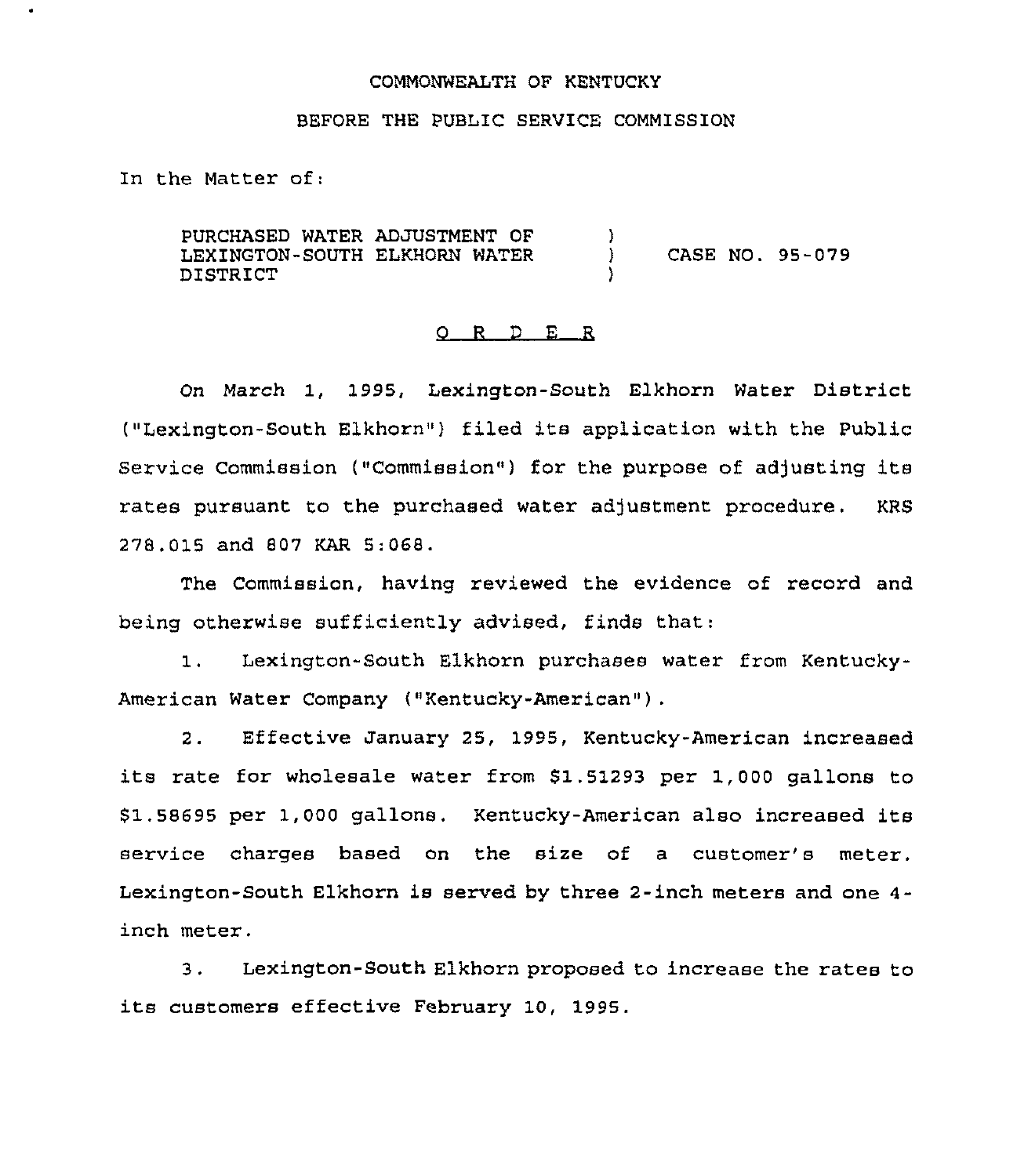4. During the 12 months ending December 8, 1994, Lexington-South Elkhorn purchased 143,025,000 gallons of water and sold 117,813,150 gallons.

5. Lexington-South Elkhorn's calculations are correct and show an increase in purchased water cost of 810,746.66, resulting in a purchased water adjustment of 9 cents per 1,000 gallons. Based on an average monthly usage of 5,000 gallons, monthly bills to Lexington-South Elkhorn customers would increase 45 cents from 829.90 to \$30.35, or <sup>2</sup> percent.

6. The purchased water adjustment of 9 cents per 1,000 gallons and the rates in Appendix A, attached hereto and incorporated herein, are fair, Just, and reasonable and should be approved.

IT IS THEREFORE ORDERED that:

 $\bullet$ 

1. The purchased water adjustment of 9 cents per 1,000 gallons and the rates in Appendix <sup>A</sup> are approved for services rendered on and after February 10, 1995.

2. Lexington-South Elkhorn's proposed tariff is approved.

3. Within 30 days of the date of this Order, Lexington-South Elkhorn shall file verification that the notice to its customers has been given.

 $-2-$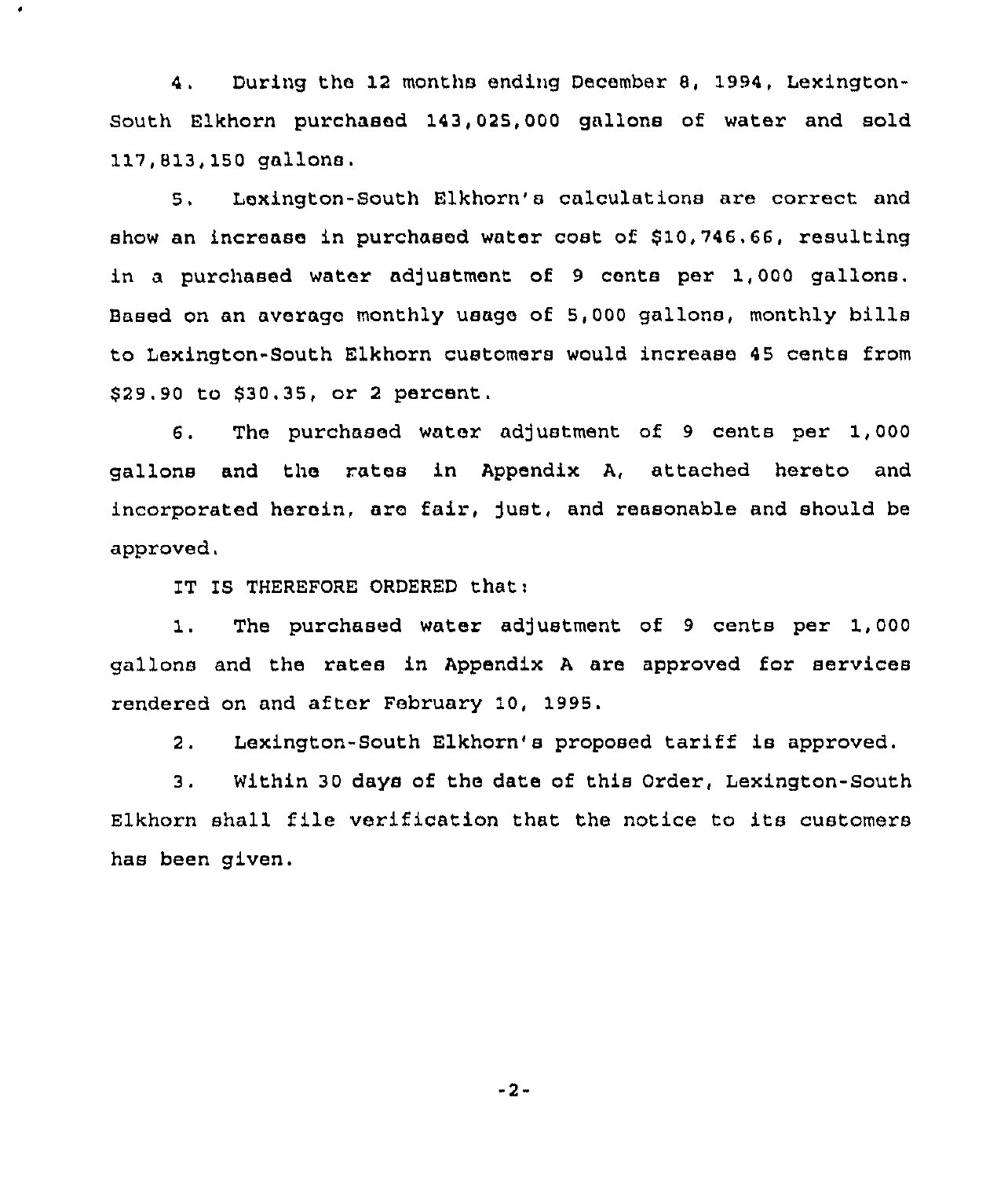Done at Frankfort, Kentucky, this 24th day of March, 1995.

PUBLIC SERVICE COMMISSION

Chairman V.

Breathoff

Commissioner

ATTEST:

 $\hat{\textbf{r}}$ 

Executive Director